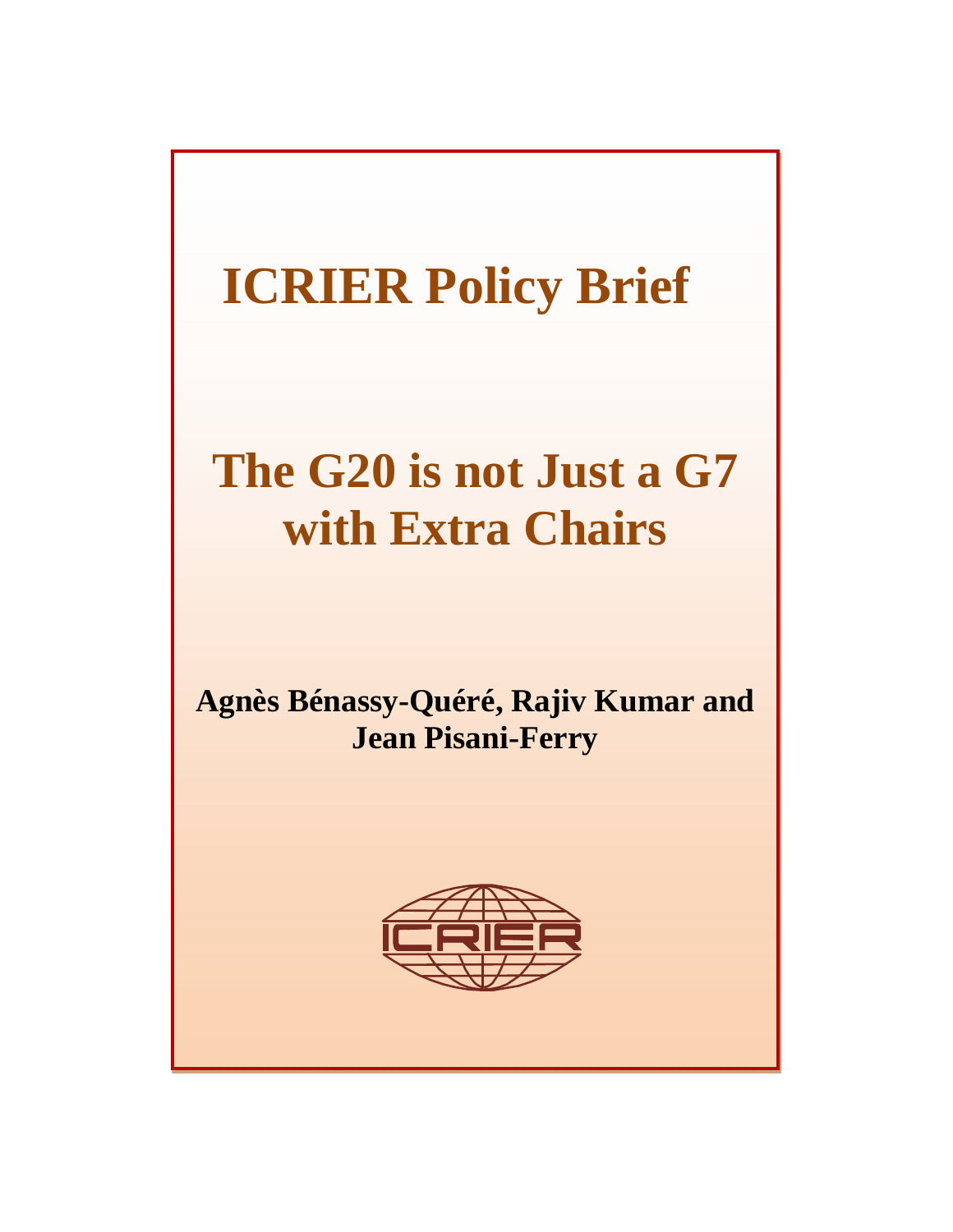

## **Abstract**

*In the wake of the global crisis the G20 has largely substituted the G7 as the key forum for international economic cooperation. However, G7 and non-G7 members of the G20 come to G20 meetings with different priorities. Developed countries have taken a direct hit on their banking and financial systems as a result of the crisis and they accordingly give priority to strengthening financial regulation and supervision. Emerging economies have been primarily affected by the collapse of trade and (mostly in emerging Europe) the outflow of capital. Their priority is thus to ward off the reemergence of protectionism in trade and finance. As newcomers, the emerging countries are also focused on the distribution of power and they adamantly claim that they need more say in international institutions. So far, the G20 agenda has been dominated by the management of the global turmoil, the provision of financial resources to countries in crisis, and the rebuilding of financial regulation – a rather G7-like agenda. Meanwhile, it has been silent on the issue of global imbalances, where it could have made a difference. In the future, the G20's agenda will have to evolve and better reflect the variety of concerns of its members.*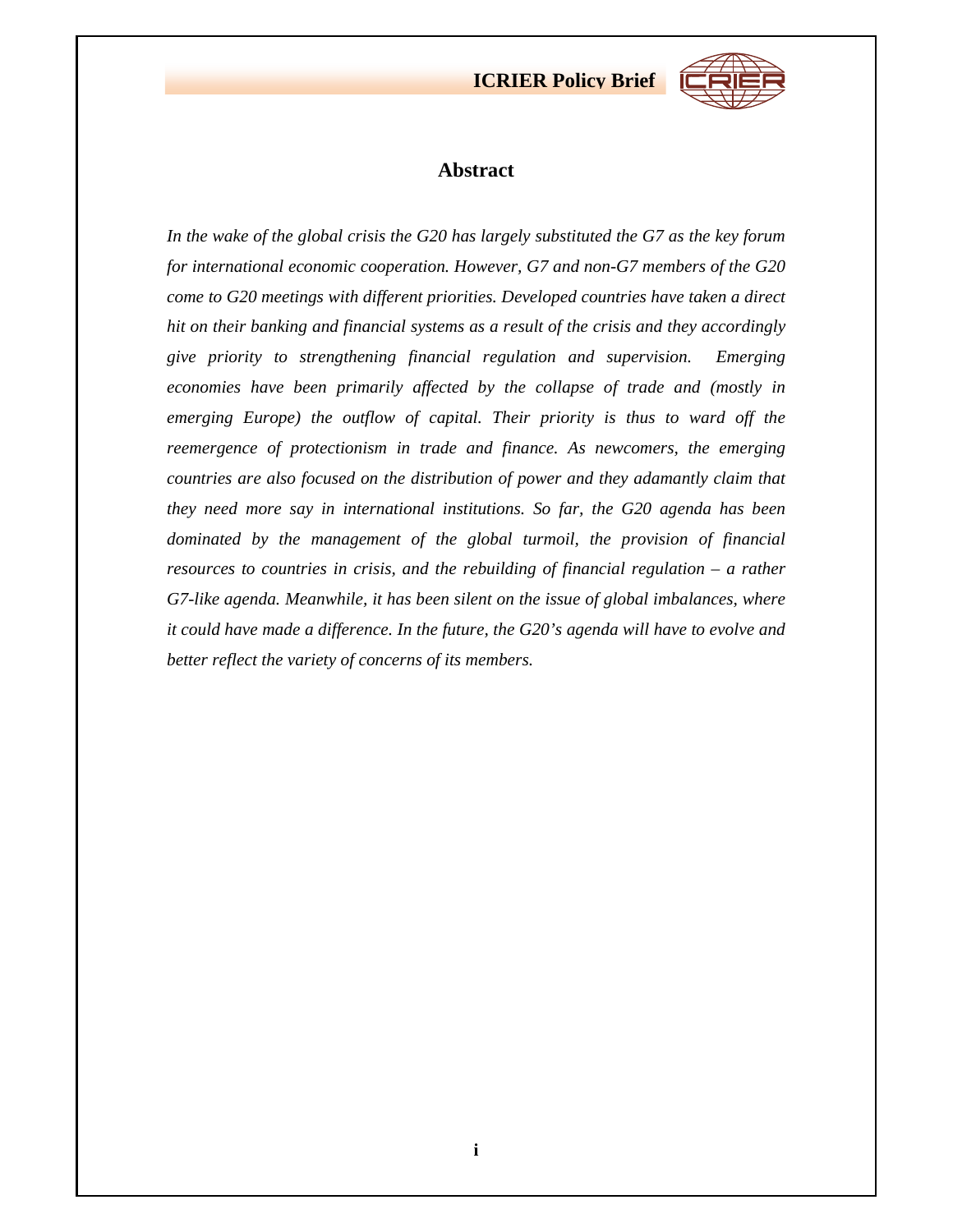

## **The G20 is not Just a G7 with Extra Chairs**<sup>1</sup>

## **Agnès Bénassy-Quéré, Rajiv Kumar and Jean Pisani-Ferry**

## **The paradox of the G20**

A striking outcome of the global financial crisis has been the acknowledgement that global coordination needs to be handled by a wider group than the traditional G7, which only brings together advanced economies. Indeed, while the crisis clearly originated in the (perhaps too) sophisticated banking sectors of the advanced economies, it rapidly grew into a global one through the collapse of trade and of commodity prices and through the sudden reversal of capital flows to several emerging and developing countries. Some of the countries hit hardest by the crisis are emerging economies, especially in Europe.

The creation of the G20 is recognition that interdependence cannot be managed by developed countries alone and that non-G7 countries should have a say both in the design and in the management of the global economic and financial system. In recent past the developing world was invited to the top table when development issues were on the agenda. This time it has been given permanent seats and has been asked to participate in the solution of a global problem. This fundamentally changes the nature of the discussion.<sup>2</sup> The meeting of G20 leaders is symbolic in this regard, but the same applies to other bodies: emerging economies have also been invited to be represented in other formerly exclusive institutions where financial regulation is made, such as the Basel Committee and the Financial Stability Board. This is a game change in international governance.

Still, both G7 and non-G7 members of the G20 may not yet have entirely realised that the G20 is not just an extended version of the G7. Its agenda has so far been determined by the urgent responses needed to tackle an unfolding crisis whose epicentre was located in the US. Hence, the creation of the G20 has not yet served to shape the international discussion. This is what could be called 'the paradox of the G20'.

For example, the outcome of the G20 finance ministers' meeting of London (4-5 September 2009) is much more specific on financial regulation and remuneration, which mainly concern G7 countries, than on other issues that interest most emerging ones - trade liberalisation and the reform of Bretton-Woods institutions. But this is to a

<sup>&</sup>lt;sup>1</sup> This paper draws on the discussion among participants in the Bruegel-ICRIER-CEPII conference on 'International Cooperation in Times of Global Crisis: Views from G20 Countries' held in New Delhi on 14-15 September, 2009. The contributions of the other participating organizers and sponsors of the conference; Konrad Adenauer Stiftung, IMF, World Bank, France Diplomatie, BNP Paribus and Banque De France are gratefully acknowledged. We are grateful to Olena Havrylchyk for coordinating a first draft of this document with Dony Alex, Mathew Joseph and Hélène Vuillermet. We would also like to thank Manmeet Ahuja, Chantal Bartholin and Arpita Mukherjee for their key roles in the conference. All references without details refer to papers or presentations discussed during the different sessions and can be found on the following link: http://www.icrier.org/conference/2009/

<sup>14</sup>sep09.html .<br><sup>2</sup> As observed by Montek Singh Ahluwalia (Deputy Chairman of the Indian Planning Commission) in his remarks at the opening of the conference.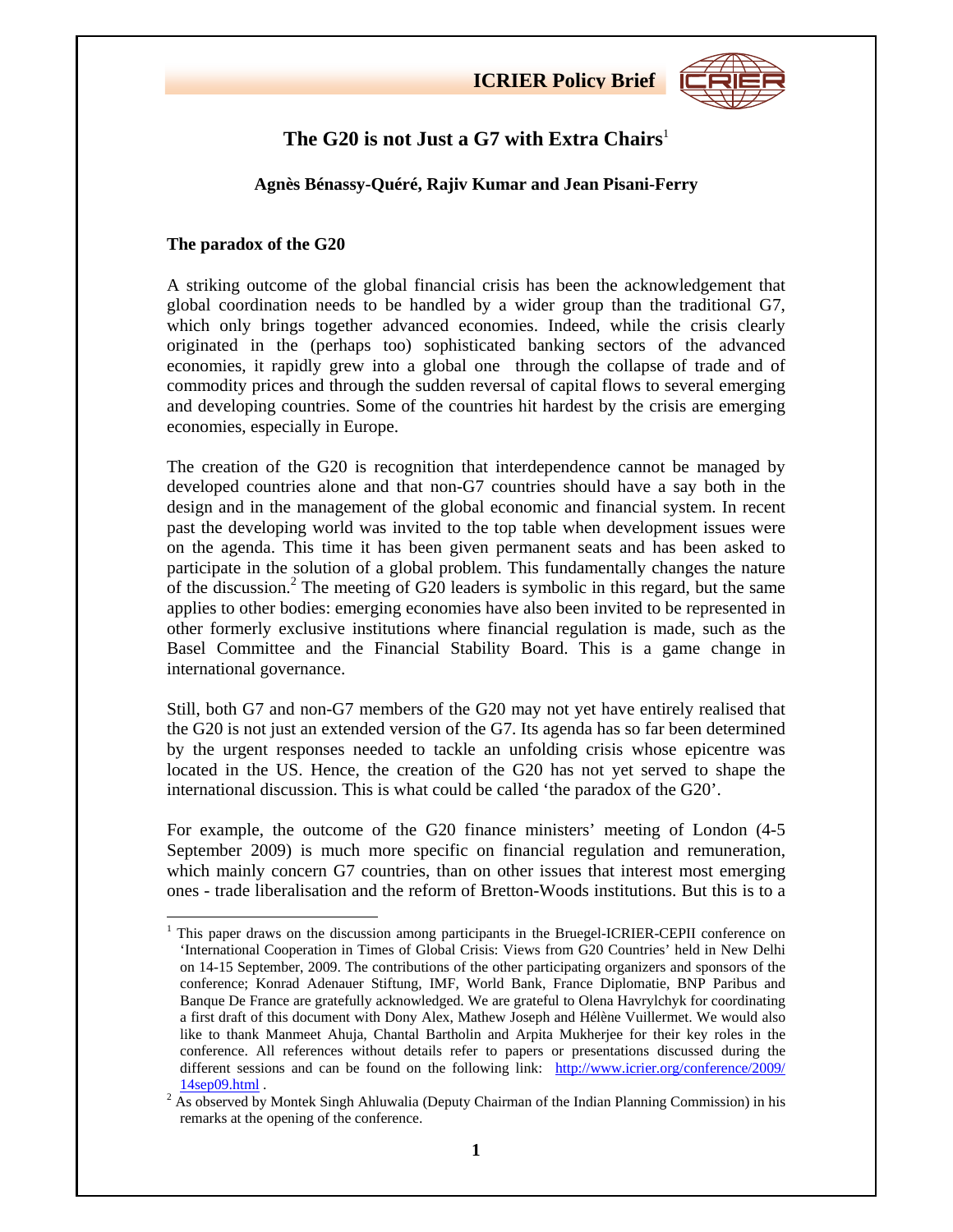

large extent because emerging countries have not yet produced consistent proposals on how they want to use their new responsibilities in international governance. Trade, global imbalances, and the reform of global financial institutions are three cases in point:

- (i) Emerging countries have suffered most from the fall in international trade during the crisis, but the bulk of tariff hikes have come from emerging and developing, rather than from developed, economies; $3$
- (ii) Economic growth in emerging economies relies heavily on global growth, but given that consumers in Anglo-Saxon countries are bound to save more and spend less, the latter will itself depend on how East-Asian countries manage to rebalance their growth models;
- (iii) Discussion on reform of Bretton-Woods institutions is still confined to the admittedly important question of quotas and voting rights, while the bigger issue of their role in the prevention of crisis and the acceptance of corresponding encroachments on national sovereignty remains highly sensitive, especially in Asia.<sup>4</sup>

Consistently, G20 communiqués are rather vague on trade, almost silent on global imbalances, and noticeably unspecific on the surveillance role of the IMF.

Additionally, G20 leaders should acknowledge the fact that, like the G7, the G20 will not be the appropriate configuration forever. Indeed, while many people speculate about when China will overtake the US as the leading global power, little attention is paid to the fact that Africa is forecast to surpass China, as well as India, in terms of population by 2030. More strikingly, the size of its young population is already almost equal to that of China or India, while Africa also has a large share of land and natural resources available globally.<sup>5</sup> The G20, however, includes six European countries (the four G7 ones, Russia and Turkey) plus two semi-official ones (the Netherlands and Spain), three Latin American countries (Argentina, Brazil and Mexico), but only one African country (South Africa). It will need to evolve in the future to better represent this region of the world.

#### **The new rules of global finance**

The urgency of strengthening the regulation and supervision of financial-market institutions was highlighted in the first two G20 meetings in November 2008 and in April 2009. Over the last few months, a large number of academic papers, official reports and white papers have been published in the US and in Europe, and international organisations have also contributed. Much less, however, has come from the non-G7 G20 countries, not least because their participation in global financial integration is much more limited: the G7 countries and other advanced economies

 $3$  As of 1 March 2009, about 78% of all trade and trade-related measures have been announced by developing countries. See Peter Draper (South African Institute of International Affairs), 'Cross-border trade and emerging protectionism'. <sup>4</sup>

<sup>&</sup>lt;sup>4</sup> Shigeo Kashiwagi (Policy Research Institute, Japanese Ministry of Finance), 'Don't let globalization go into reverse'. **<sup>5</sup>** Jean-Joseph Boillot (CEPII's Business Club, Paris and Euro-India Economic Business Group),

<sup>&#</sup>x27;Economic Balance of Powers after the crisis'.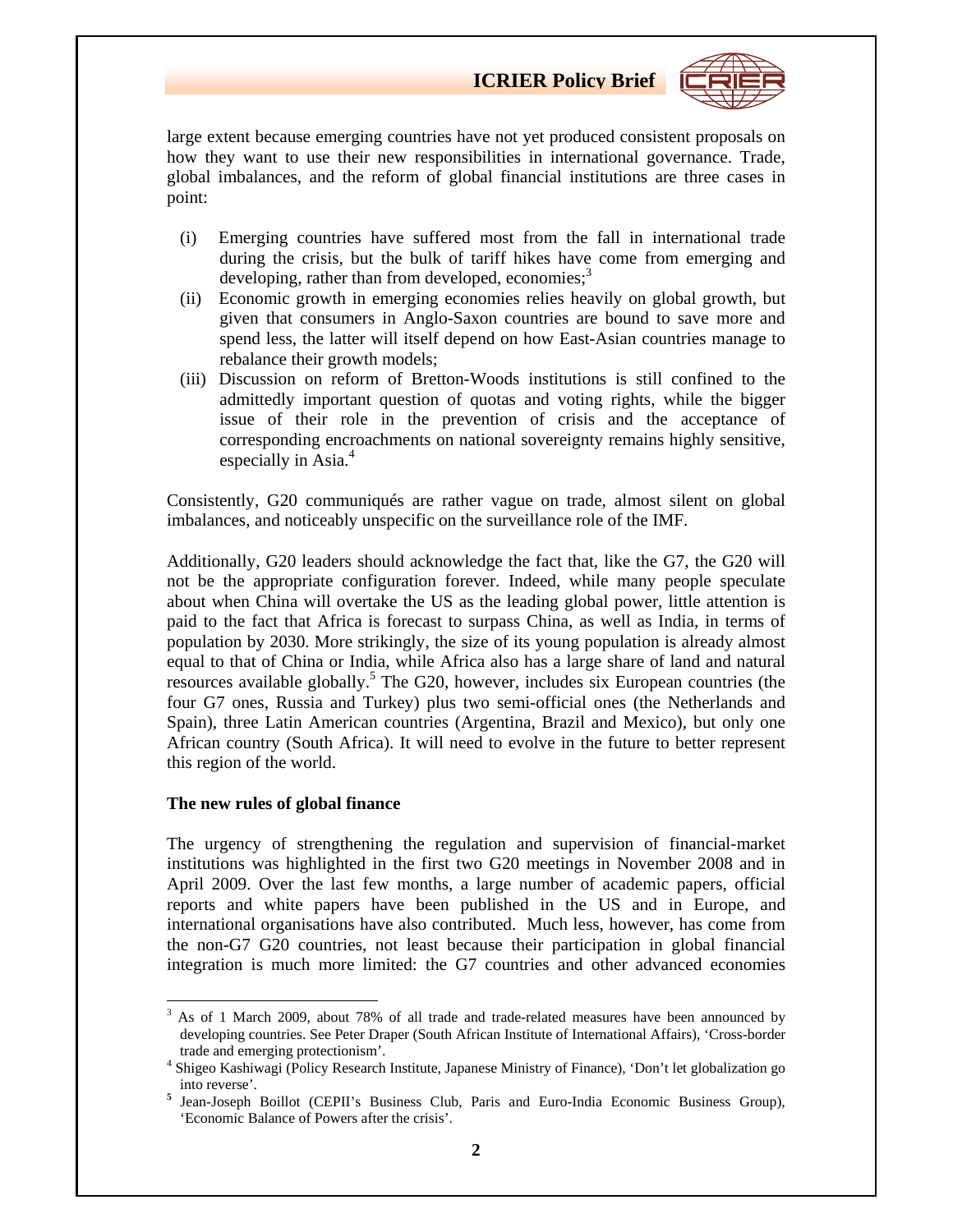

account for the bulk of cross-border holdings of assets and liabilities, and the non-G7 G20 countries for a mere 10% (Figure 1).



While non-G7 countries are now fully fledged members of the bodies in charge of setting the rules of global finance, they have not yet clarified their own priorities. Some suggest that the global rules should be set 'for Nanos instead of Ferraris'.<sup>6</sup> But some of the emerging countries' banks and financial institutions are an integral part of financial globalisation. If a distinction needs to be made, it is not between countries but between global and local players.

For the time being, however, rules are being set by the G20 but at the initiative of advanced countries.

The agenda starts with capital requirements and accounting, whose pro-cyclicality has been widely viewed as having considerably deepened the financial crisis, since they incited banks to sell assets and cut credit, which aggravated solvency problems through the fall in asset prices and the drying up of some markets. Consistently, the G20 has been considering not only raising capital requirements for 'systemic' financial institutions but also introducing counter-cyclical capital or reserve buffers. As for mark-to-market accounting, a number of politicians, notably in France, have called for reform of accounting standards, insisting that 'market' value is not always 'fair' value, and have expressed support for model-based or historical-cost accounting. The argument behind this stance is that the first approach makes sense from the point of view of idiosyncratic risk in stable conditions, but it may be far from optimal when viewed from a systemic viewpoint. However, advanced countries should learn from historical experience, including that of emerging countries here: the lesson from most previous crises is that non-transparent balance sheets tend to deepen the crisis, due to late recognition of problems, and to unnecessarily delay the recovery. Consequently,

 <sup>6</sup> Andrew Sheng (University of Malaya, Kuala Lumpur), 'Political consequences of the economic profession: G20 and the emerging markets'.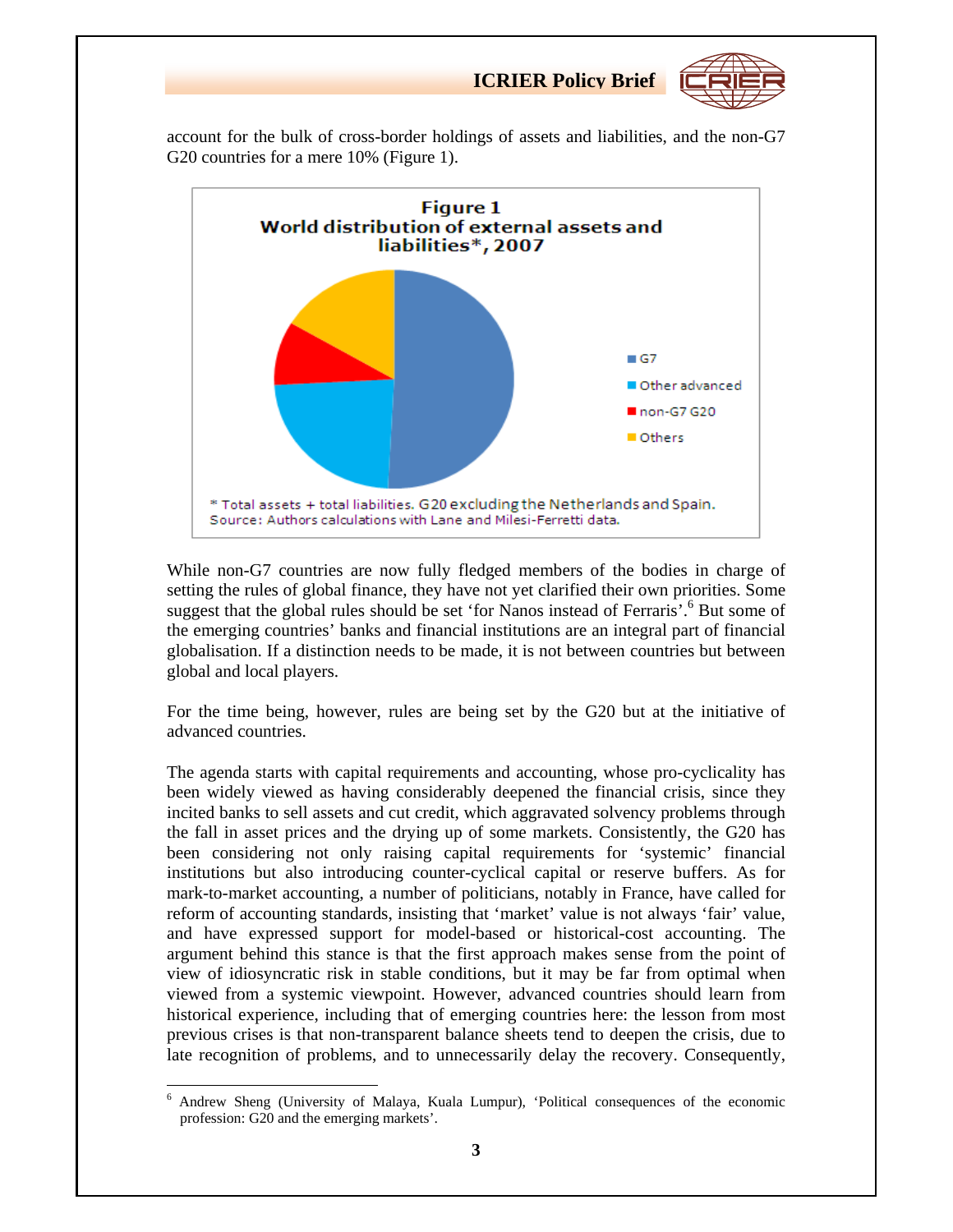

many economists propose to continue relying on fair-value accounting, while applying filters to mitigate the pro-cyclicality of accounting standards, or supplementing them with stress-testing exercises that would provide more long-term views of solvency.<sup>7</sup>

Next comes the scope of financial regulation and supervision, which is widely regarded as having been inadequate. This concerns not only institutions that were unregulated and non-transparent such as hedge funds but, more importantly, the most regulated of all financial institutions - banks! The key point here is that banks escaped capital regulation by using off-balance-sheet special investment vehicles (SIVs) to buy assetbacked securities while financing these investments mostly through short-term assetbacked commercial paper. However, the corresponding risk was not transferred since banks extended guarantees to their SIVs, or even held asset-backed securities while transferring their loans to SIVs in order to reduce in-balance-sheet risk. In short, this is as if banks themselves had bought asset-backed securities (ABSs), but without respecting the corresponding capital requirements. When in the wake of the crisis the short-run funding dried up, ABSs (now called 'toxic assets') were transferred back to banks' balance sheets (where capital requirements apply), leading to a sudden undercapitalisation of the banking sector and to the subsequent disruptions in financial markets.<sup>8</sup> This clearly demonstrates that failure to regulate the 'shadow' banking sector is at the root of the crisis.

However, regulatory arbitrage will always exist and banks may find other gaps in order to escape regulation. Fighting such arbitrage will necessitate close coordination between supervisors both within and between countries and an incentive device to make each country resist reaping gains from allowing financial institutions to expand through regulatory gaps – which makes the G20 a much better forum than the G7.

One possibility would be not just to regulate institutions, but rather activities, so that capital can be put aside for credit risk whether it is located on the balance sheet or off. Another option would be to switch from home-country to host-country regulation and supervision. This would require banks to operate through subsidiaries rather than branches, with each subsidiary regulated and supervised by the host country. An additional advantage of such an approach would be to allow each host country to engineer macro-prudential supervision in line with its own credit cycle.

A third micro-prudential issue on the G20 agenda is the dangers that are posed by 'toobig-to –fail' institutions such as Lehman Brothers. Ironically, the crisis has spurred mergers and acquisitions that have led to an even larger number of systemically important institutions whose activities are spread over numerous countries. One way to deal with this issue, proposed by the US Treasury, is to apply stricter and more conservative prudential standards for these institutions in terms of capital and liquidity ratios and risk-management standards. Another possibility, proposed by Lord Turner from the Financial Services Authority in the UK (FSA), is to force the biggest banks to pre-plan their own demise by writing 'living wills'. This should not only make banks resolutions easier and faster but, while planning their own resolution, banks would be encouraged to better track their exposures and might eventually simplify their legal

 **<sup>7</sup>** Nicolas Véron (Bruegel, Brussels), 'Accounting Standards and Financial transparency'.

**<sup>8</sup>** Viral Acharya (NYU, USA, with Matthew Richardson), 'Causes of the financial crisis'.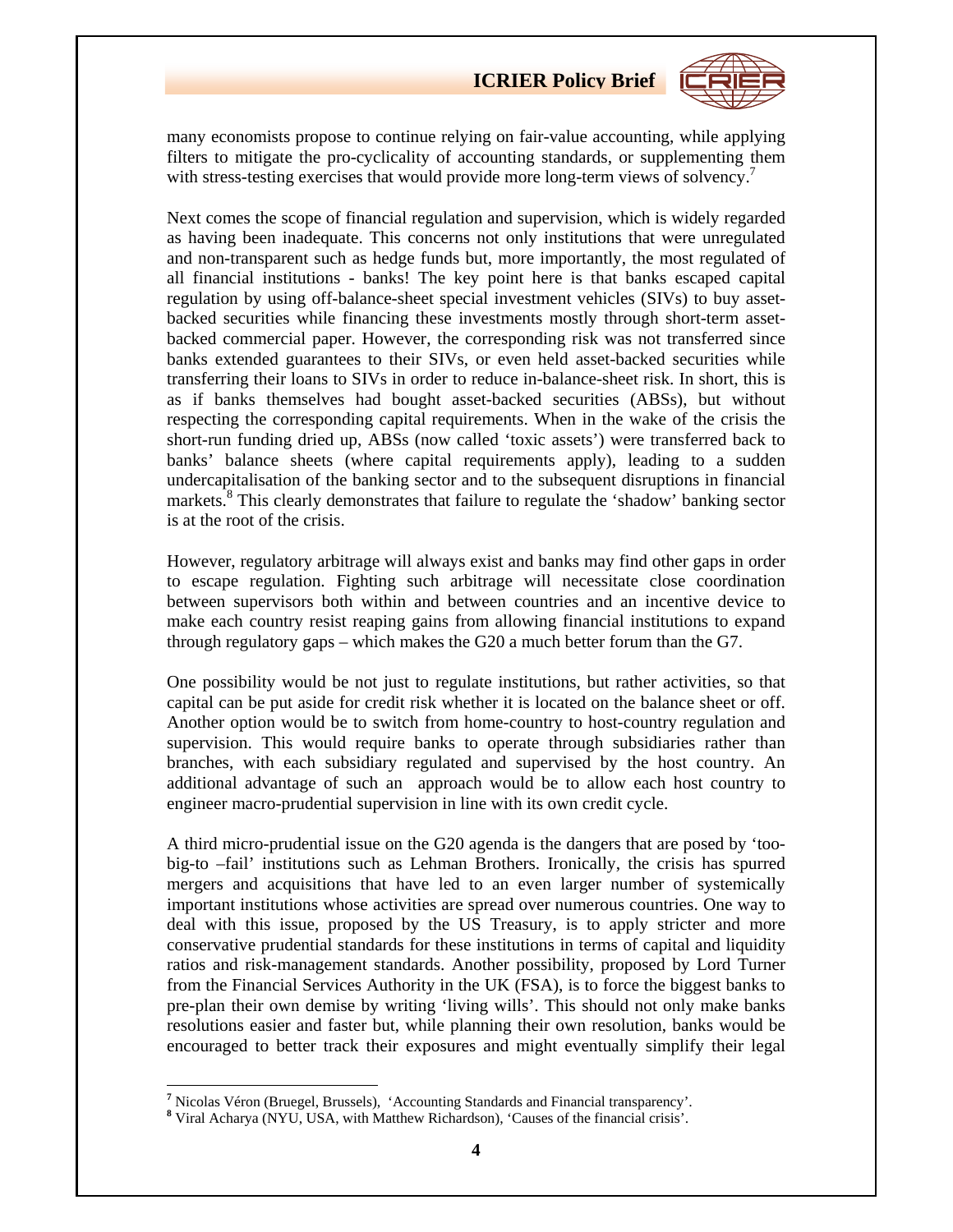

structures. Like with the question of supervisory scope, tackling 'too-big-to-fail' institutions is hampered by the willingness of national governments to attract financial activities and to promote national champions.

#### **What macro prudential supervision?**

The debate on *macroprudential supervision* is quite different since there was no macroprudential supervision before the crisis (although this is not a new concept). It is increasingly accepted that financial stability cannot be provided by the combination of monetary policy and time-invariant capital requirements. Now that both the EU and the US have made moves in this direction, the question is what role macroprudential supervision will play in the policy regime.

G20 leaders have agreed to consider countercyclical capital requirements, which would ensure that banks build buffers in good times that they can draw down when conditions deteriorate, and the Financial Stability Forum, the Basel Committee on Bank Supervision and the Committee on the Global Financial System have been charged with devising a framework for this by the end of 2009. The problem is how to determine when times are 'good' or 'bad', and who is in charge of this task. On the 'how' question, a number of methods have been proposed, such as the use of 'throughthe-cycle' internal ratings (already suggested by the FSA and advised by the Committee of European Banking Supervisors), autoregressive adjustment of capital, as well as using a multiplier to adjust capital, which could depend on lending growth, credit spreads, GDP growth, or asset prices.<sup>9</sup> However, research has shown that none of these measures performs perfectly as each crisis is different in nature. This lack of consensus suggests that one should not rush to devise a rule-based approach, but rather experiment with constrained discretion - have principles but leave room for discretionary decisions. This can also be viewed as a learning process.<sup>10</sup>

On the 'who' question, there is still no broad consensus either. The best-equipped institution to define 'good' and 'bad' times would be the central bank of each country. However, this would imply departing from the existing framework where many central banks have a single instrument (the interest rate) and a single target (consumer-price stability). More importantly, the interconnection between macrofinancial supervision and bank bail-outs (which have strong fiscal implications) could put central bank independence at risk.

The need for the above reforms is widely recognised in developed economies, even though opinions differ on the depth and details of implementation. However, the G20 may not have taken into account the views of emerging economies. The introduction of higher and countercyclical capital requirements would probably increase the cost of financial intermediation. While this cost is justifiable in countries with deep financial markets in order to achieve financial stability, emerging economies - with a significant share of the population still excluded from banking markets - would prefer a differential country-by-country approach. Finally, counter-cyclical credit policies may

<sup>&</sup>lt;sup>9</sup> Avinash Persaud (Capital Intelligence, London), 'Macro-Prudential Regulation: Fixing Fundamental Market (and Regulatory) Failures' 10 Olena Havrylchyk (CEPII, Paris), 'Comments on Avinash Persaud and Sylviana Vatnick'..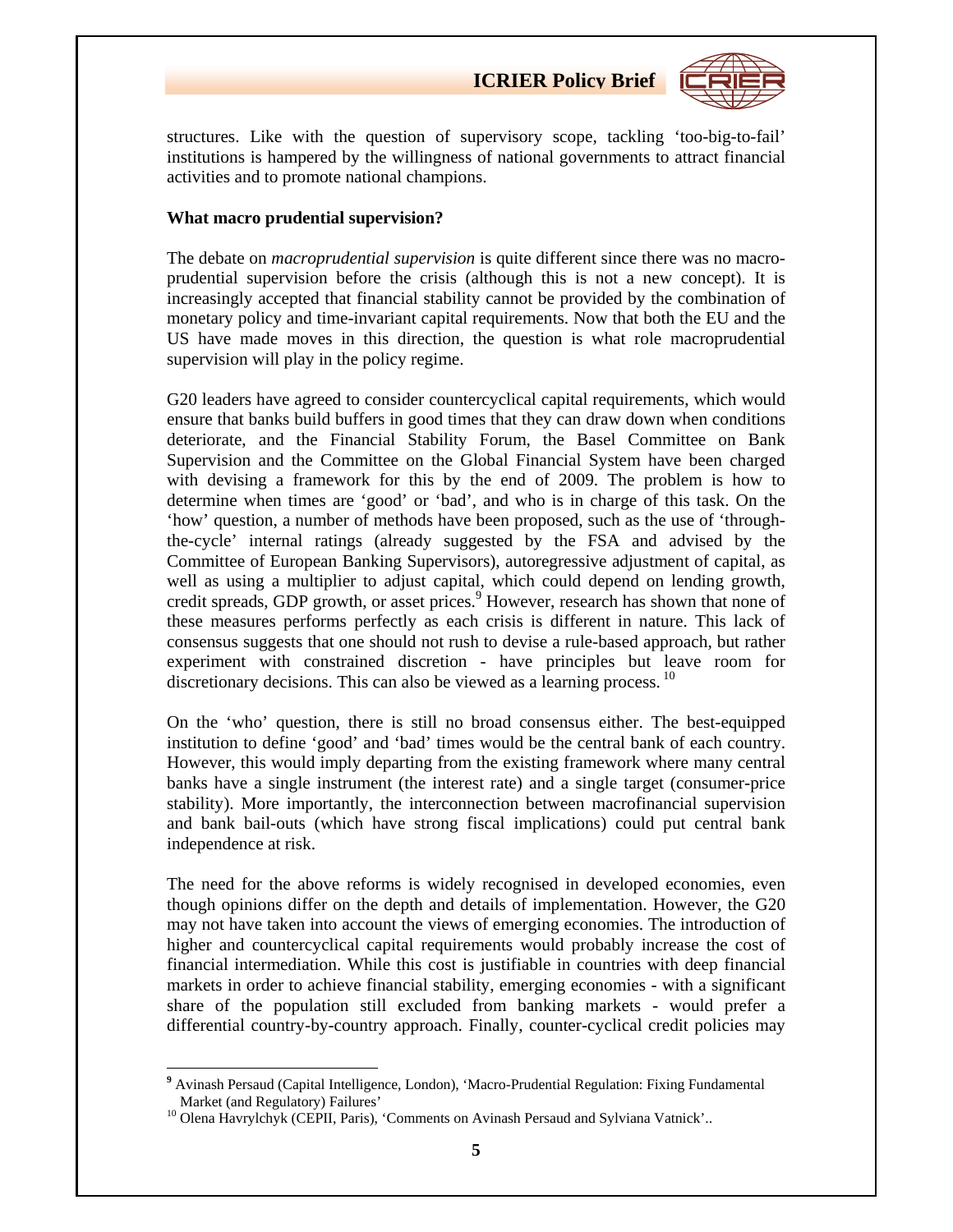

prove tricky in open, emerging countries where credit tightening in a boom may be offset by a rise in capital inflows.

#### **Global imbalances**

Global imbalances are a G20 topic because unlike gross capital flows, which mostly go North-North, net flows of savings go both North-North and South-North. Significantly, 35% of total current-account surpluses and deficits are accounted for by G7 countries and 38% by non-G7 G20 countries (Figure 2).



There is no consensus among economists on the role played by global imbalances in the crisis. Some claim that the excess of saving over falling investment in East Asia is one important reason why long-term interest rates were so low for so long, encouraging leverage, pushing house prices up and giving incentives to asset managers to seek highyield products.<sup>11</sup> Some object that while US macroeconomic conditions were indeed conducive to the crisis, they were fundamentally determined by domestic developments. Furthermore, they observe that the US current-account deficit as a proportion of world GDP actually diminished from 2005 to 2008.<sup>12</sup>

Nevertheless, there is broad consensus that the current situation is not optimal for a number of reasons. First, global imbalances have played a role in the transmission of the crisis across borders: emerging economies with large current-account deficits, for example in central and eastern Europe, have been more vulnerable to reversals of capital flows. Second, imbalances reflect domestic problems and distortions, such as a

 <sup>11</sup>See David Vines (Oxford University and CEPR), 'The Financial Crisis, Global Imbalances, and the

International Monetary System'. **<sup>12</sup>** See Gian-Maria Milesi-Ferretti (IMF, with Olivier Blanchard), 'Global Imbalances: Past, Present and Future', and Ted Truman (Peterson Institute for International Economics, Washington), "Comments on Milesi-Ferretti and Vines"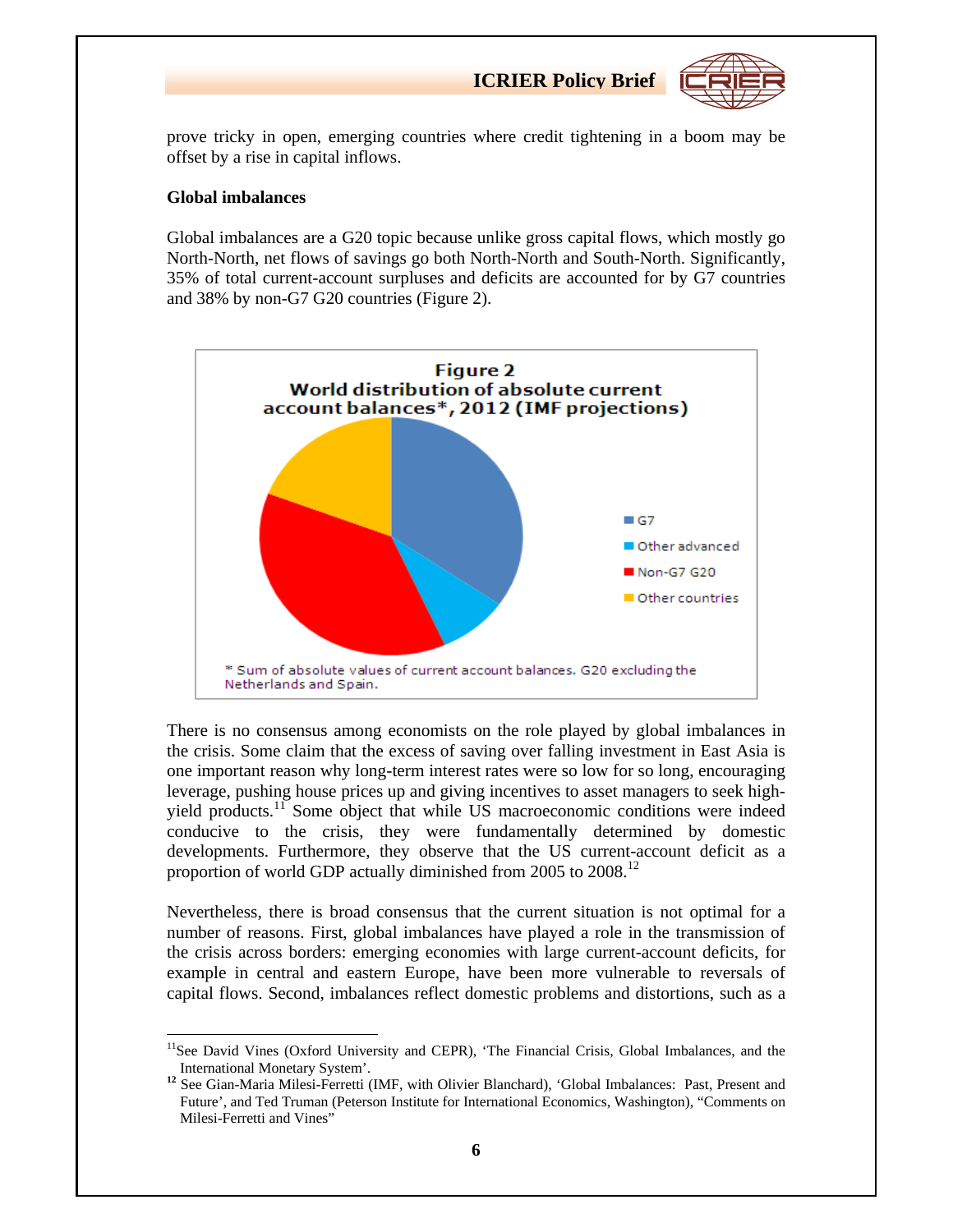

lack of social insurance and poor corporate governance coupled with financial repression (as is the case in China) and low private savings (as is the case of the US and the UK). Third, they may constitute an obstacle to a sustained recovery of global growth in a context where failing US consumption needs to be replaced. Finally, to the extent that imbalances are financed through liquid capital flows, they are a potential source of disruptive adjustments.

Although there seems to be some agreement that global imbalances need to be reduced, the 'how' question is much debated, which may explain the reluctance of the G20 to make clear statements on this issue. In particular, it is difficult to imagine how a double-rebalancing of growth, from the public to the private sector and from deficit to surplus countries, could be achieved without significant real exchange-rate adjustments. The US advocates a further appreciation of the renminbi, but Chinese experts are puzzled by the fact that the 2005 decision to move to gradual appreciation was in fact followed by a rise in the country's external surplus.<sup>13</sup> Furthermore, China fears that an appreciation of the renminbi could trigger a massive capital loss on its accumulated reserves in US dollars. However, a gradual appreciation of the renminbi may not be advisable either since it could trigger speculative capital inflows into China. All in all, there will be an interconnection in China between, on the one hand, monetary reforms (currency convertibility, making the exchange rate more flexible, liberalising capital flows) and, on the other, structural ones (allowing banks to extend loans according to credit rather than political criteria, accelerating the provision of safety nets, discouraging excess capacity, cutting export subsidies…).

The US has long been blaming China for its undervalued currency, threatening to raise tariffs on Chinese exports if China does not revalue hard. Unfortunately, China has suffered very much from the nose-dive in international trade and has endured rising protectionism, especially from Europe and the  $US<sup>14</sup>$ . This is not to encourage the Chinese authorities to do a U-turn in their growth and monetary strategies. But, more generally, the way advanced economies deal with domestic protectionist temptation in the face of growing unemployment will be key to encouraging East-Asian countries to remove distortions in favour of their tradable sectors.

#### **Reform of the IMF**

As already mentioned, one key driver of global imbalances has been the accumulation of foreign-exchange reserves by some emerging countries, particularly China. The rationale for this is either foreign-exchange intervention or self-insurance against balance-of-payment crises - a major motivating factor for many small and medium-size countries, especially in Asia where trust in the International Monetary Fund was severely undermined by the experience of the late 1990s. The softer and more flexible conditionality recently adopted by the IMF in central and eastern Europe is widely regarded as resulting from a change in the IMF's approach to crises. But it can also be interpreted - and is indeed interpreted by some - as resulting from Europe having a greater stake than Asia in the governance of the Fund.

<sup>&</sup>lt;sup>13</sup> He Fan (CASS, Beijing), 'Comments on David Vines and Gian-Maria Milesi-Ferretti'.<br><sup>14</sup> Min Tang (China Development Research Foundation, Beijing), 'Emerging Trade Protectionism: A Case in China', Natalya Volchkova (New Economic School and Center for Economic and Financial Research, Moscow), 'Cross-Border Trade and Finance: Emerging Protectionism'.